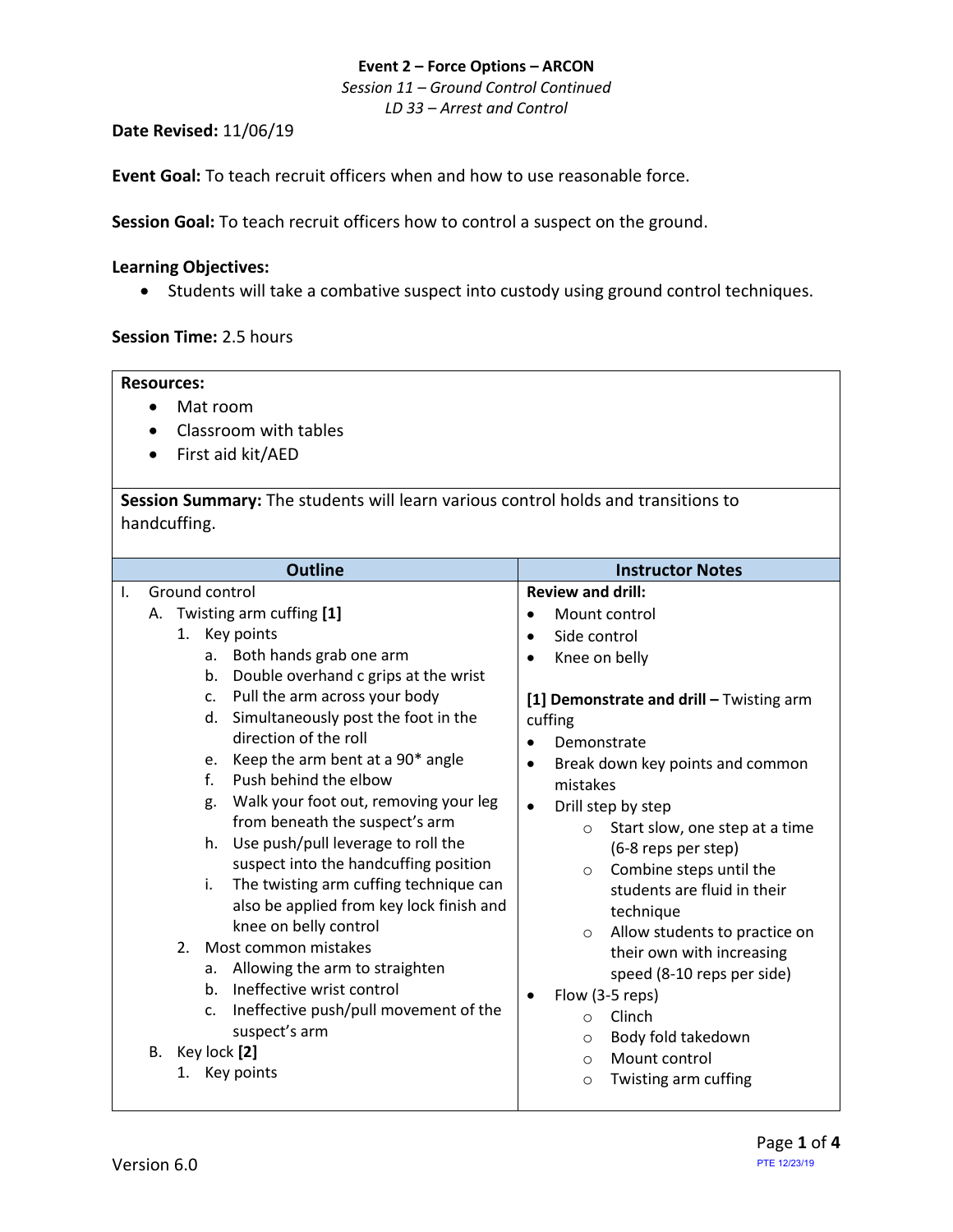*Session 11 – Ground Control Continued*

| LD 33 - Arrest and Control |    |                                          |                                               |
|----------------------------|----|------------------------------------------|-----------------------------------------------|
|                            | а. | Use both hands to pin the suspect's      | [2] Demonstrate and drill - Key lock          |
|                            |    | arm to the ground                        | Demonstrate<br>$\bullet$                      |
|                            | b. | Pin the arm using your entire body       | Break down key points and common<br>$\bullet$ |
|                            | c. | Keep your triceps tight to the suspect's | mistakes                                      |
|                            |    | neck                                     | Drill step by step<br>$\bullet$               |
|                            | d. | Bottom hand slides under the suspect's   | Start slow, one step at a time<br>$\circ$     |
|                            |    | arm, palm up                             | (6-8 reps per step)                           |
|                            | e. | Grab your own wrist                      | Combine steps until the<br>O                  |
|                            | f. | Both hands use thumbless grips           | students are fluid in their                   |
|                            | g. | Lift and slide, "painting" the ground    | technique                                     |
|                            |    | with the back of the suspect's hand      | Allow students to practice on<br>$\circ$      |
|                            | h. | Keep your forehead down and face         | their own with increasing                     |
|                            |    | away from suspect                        | speed (8-10 reps per side)                    |
|                            | i. | Insert your back hook anchor for roll    | Flow (3-5 reps)<br>$\bullet$                  |
|                            |    | prevention                               | C-grip<br>$\circ$                             |
|                            | j. | Verbalize once you have control          | Suspect turns with clenched<br>O              |
|                            | k. | Headlock variation, loop the head prior  | fists                                         |
|                            |    | to the lift and slide                    | Rear clinch<br>$\circ$                        |
|                            | I. | The key lock can also be applied from    | Rear double leg takedown<br>$\circ$           |
|                            |    | side control                             | Suspect turns on their back<br>$\circ$        |
|                            | 2. | Common mistakes                          | Side control<br>$\circ$                       |
|                            | a. | All lift without any slide               | Mount transition<br>$\circ$                   |
|                            | b. | No hip pressure                          | Mount control<br>$\circ$                      |
|                            | c. | Forgetting to loop the head from the     | Key lock<br>$\circ$                           |
|                            |    | headlock variation                       | Twisting arm cuffing<br>$\circ$               |
|                            | d. | Keeping your head up                     |                                               |
|                            | e. | Facing towards the suspect               | [3] Demonstrate and drill - Arm crossface     |
| C.                         |    | Arm crossface control [3]                | control                                       |
|                            | 1. | Key points                               | Demonstrate<br>$\bullet$                      |
|                            | а. | Shove the suspect's arm across with      | Break down key points and common<br>$\bullet$ |
|                            |    | wrist and elbow control                  | mistakes                                      |
|                            | b. | Use bodyweight and chest pressure to     | Drill step by step<br>$\bullet$               |
|                            |    | keep the arm trapped                     | Start slow, one step at a time<br>$\circ$     |
|                            | c. | Establish wrist control with the hand    | (6-8 reps per step)                           |
|                            |    | under the head                           | Combine steps until the<br>$\circ$            |
|                            | d. | Sit up into the modified mount position  | students are fluid in their                   |
|                            |    | Back knee slides up behind the<br>e.     | technique                                     |
|                            |    | suspect's head                           | Allow students to practice on<br>$\circ$      |
|                            | f. | Post your front foot with your toes      | their own with increasing                     |
|                            |    | pointing in the direction of the roll    | speed (8-10 reps per side)                    |
|                            | g. | Keep your heel tight to the suspect's    | Flow (3-5 reps)<br>$\bullet$                  |
|                            |    | ribcage                                  | Side control<br>$\circ$                       |
|                            | h. | Pull at the wrist and push at the elbow  | Mount transition<br>$\circ$                   |
|                            | i. | Push/pull to roll suspect over           | Arm crossface control<br>O                    |
|                            | j. | Verbalize                                | Rollover to cuffing<br>$\circ$                |
|                            | 2. | Common mistakes                          |                                               |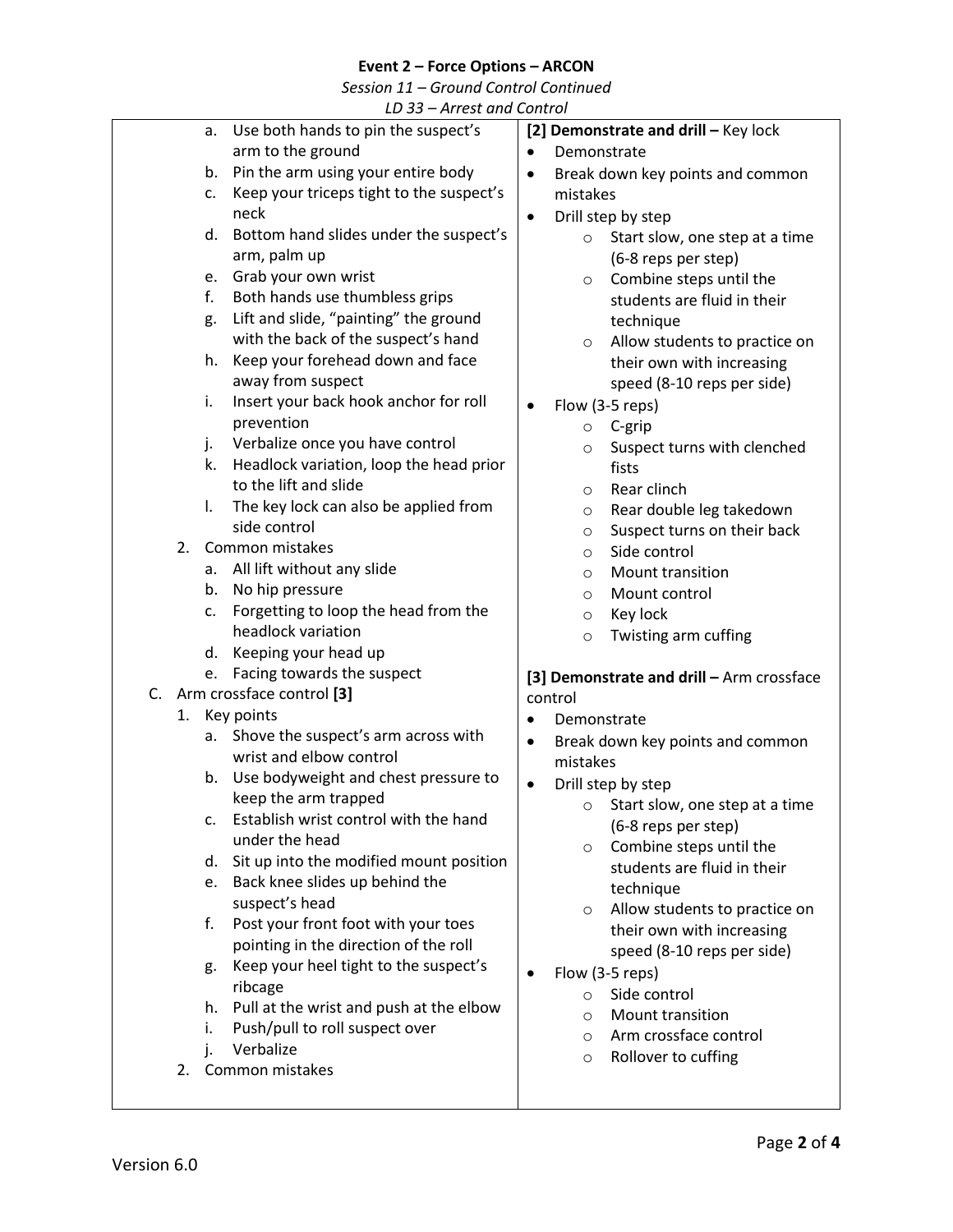*Session 11 – Ground Control Continued*

*LD 33 – Arrest and Control*

| a.            | Failing to use good chest pressure to    |                                                   |
|---------------|------------------------------------------|---------------------------------------------------|
|               | keep the suspect's arm trapped           | [4] Demonstrate and drill - Take the back         |
| b.            | Posting the wrong foot in the modified   | from mount                                        |
|               | mount position                           | Demonstrate<br>$\bullet$                          |
|               | D. Take the back from mount [4]          | Break down key points and common<br>$\bullet$     |
| 1. Key points |                                          | mistakes                                          |
| a.            | Effective modified mount transition      | Drill step by step<br>$\bullet$                   |
| b.            | Post your foot in the direction the      | Start slow, one step at a time<br>$\circ$         |
|               | suspect is rolling                       | (6-8 reps per step)                               |
| c.            | Slide your back knee up high behind      | Combine steps until the<br>$\circ$                |
|               | the suspect's head                       | students are fluid in their                       |
| d.            | Allow the suspect to roll                | technique                                         |
| e.            | Keep your hands wide for base            | Allow students to practice on<br>$\circ$          |
| f.            | Immediately insert the back hook as      | their own with increasing                         |
|               | soon as the space is created             | speed (8-10 reps per side)                        |
| g.            | The hook goes in and then straight to    | Flow (3-5 reps)<br>$\bullet$                      |
|               | the ground                               | Clinch<br>$\circ$                                 |
| h.            | Keep your hands and toes on the          | Body fold takedown<br>$\circ$                     |
|               | ground and shift your weight back        | Suspect rolls flat<br>$\circ$                     |
| i.            | Wrap one arm over the suspect's          | Take the back from mount<br>$\circ$               |
|               | shoulder                                 | Cooperative handcuffing<br>$\circ$                |
| j.            | The other arm goes under the suspect's   |                                                   |
|               | armpit                                   | [5] Demonstrate and drill - Lateral head          |
| k.            | Use a thumbless grip on your own wrist   | displacement                                      |
| I.            | Remount if your back control is          | Demonstrate<br>$\bullet$                          |
|               | compromised                              | Break down key points and common<br>$\bullet$     |
| 2.            | Common mistakes                          | mistakes                                          |
| a.            | Too slow modifying the mount             | Drill step by step<br>$\bullet$                   |
| b.            | Poor base during roll                    | Start slow, one step at a time<br>$\circ$         |
| c.            | Too far forward on the back              | (6-8 reps per step)                               |
|               | d. Slow back hook entry                  | Combine steps until the<br>$\circ$                |
| Ε.            | Lateral head displacement [5]            | students are fluid in their                       |
| 1. Key points |                                          | technique                                         |
| а.            | Slide one knee up, trapping the          | Allow students to practice on<br>O                |
|               | shoulder                                 | their own with increasing                         |
| b.            | Place your forearm to the ground         | speed (8-10 reps per side)                        |
|               | opposite of the trapped side             | Baton assisted lateral head                       |
| c.            | Put your palm flat on the ground         | displacement (3-5 reps)                           |
| d.            | Keep your triceps tight to the suspect's |                                                   |
|               | neck                                     | Flow (3-5 reps)<br>$\bullet$<br>Clinch<br>$\circ$ |
| e.            | Elevate the suspect's head by pushing    | Body fold takedown                                |
|               | with your triceps                        | O<br>Suspect rolls flat                           |
| f.            | Maintain a 90* bend in your arm          | $\circ$<br>Take the back from mount               |
| g.            | Grab the suspect's wrist and roll your   | $\circ$                                           |
|               | knuckles to the ground                   | Lateral head displacement<br>$\circ$              |
| h.            | Keep your arm straight like a pry bar    |                                                   |